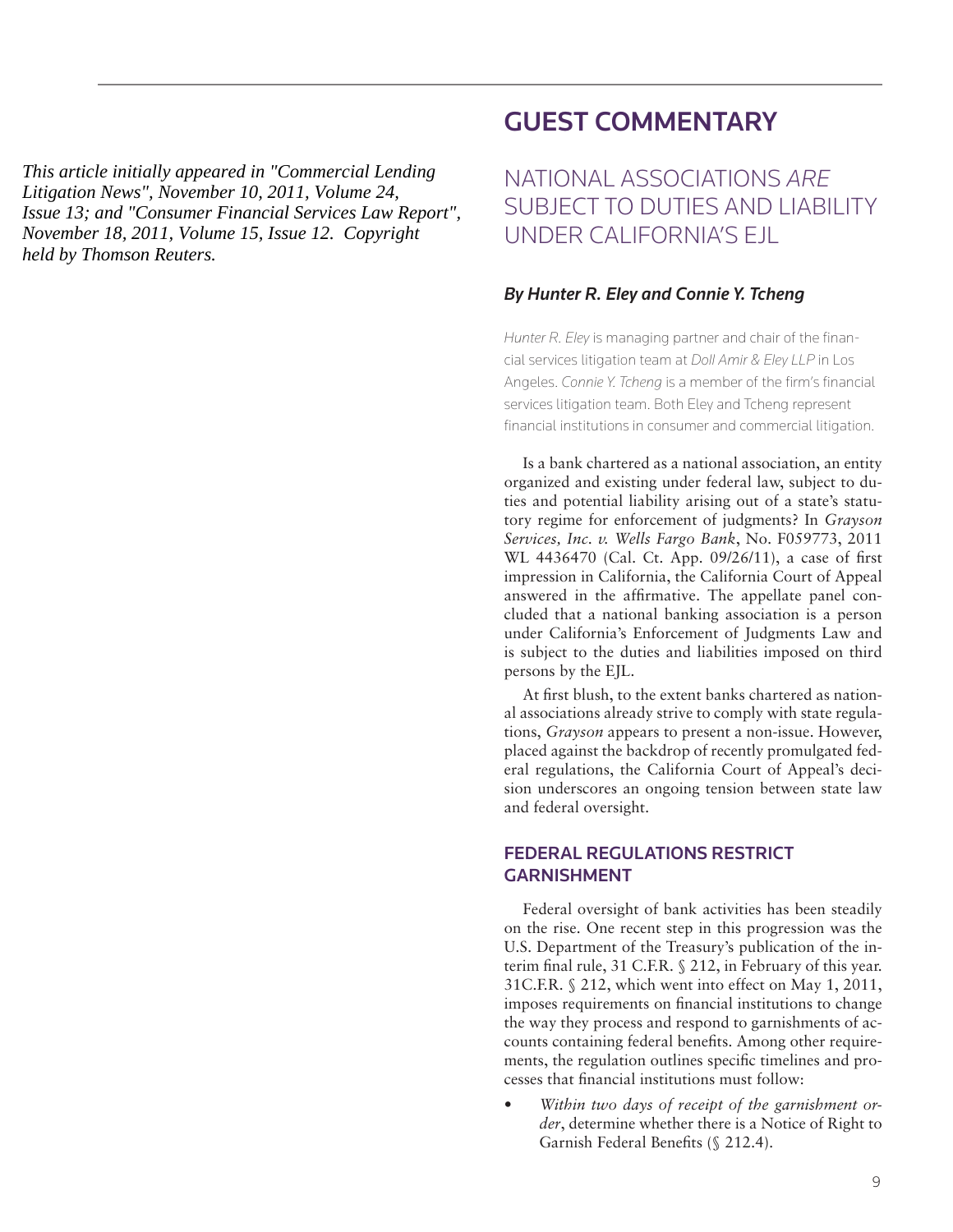- • *No later than two business days following receipt of the garnishment order* or other information sufficient to determine whether the debtor is an account holder, perform an account review  $(\S 212.5(a))$ .
- Prior to taking any other actions related to the gar*nishment*, perform an account review (§ 212.5(e)) and calculate, protect and ensure access to the protected amount (§ 212.6).
- Within three business days of the account review, provide notice to the account holder of the garnishment order, the protected amount, and a listing of Federal benefit payments subject to protection, and the account holder's rights to assert further exemptions and seek legal advice (§ 212.7).

The intent of  $\S$  212 is to ensure that, in complying with state regulations governing garnishments of deposit accounts, banks do not inadvertently violate federal laws. For example, a state regulation may require a bank to freeze a judgment debtor's account immediately upon receipt of a garnishment order. However, if federal benefits have been deposited into the debtor's account, freezing the account would conflict with federal law that safeguards from garnishment benefit payments from the Social Security Administration, Veterans Administration, Railroad Retirement Board and the Office of Personnel Management. The procedures set forth in § 212 are aimed to prevent this conflict from occurring.

To protect its intended impact, and in recognition of potential conflicts with state law, § 212 expressly preempts conflicting state laws. Specifically, § 212.9(a) provides preemption of "[a]ny State or local government law or regulation … if it requires a financial institution to take actions or make disclosures that contradict or conflict with the requirements of this part or if a financial institution cannot comply with the State law or regulation without violating this part."

## National associations bound by California EJL

Enter *Grayson Services, Inc. v. Wells Fargo Bank*. In *Grayson*, which issued on Sept. 26, 2011, the California Court of Appeal firmly establishes that banks chartered as national associations may not escape application of California's EJL, codified at Cal. Civ. Proc. Code § 680.010 *et seq*., by simply asserting that they fall outside the definition of "third persons" under the EJL. Whether intended or not, the effect of this decision is to prevent a national bank caught between federal and state regulations from resolving the tension by disregarding the latter.

In *Grayson*, a judgment creditor brought a claim against Wells Fargo Bank for, *inter alia*, noncompli-

ance with a writ of execution and levy*.* Under the EJL at  $\S 701.020(a)(1)-(2)$ , "third persons" who fail or refuse to comply with a levy are liable for the lesser of either "[t] he value of the judgment debtor's interest in the property or the amount of the payments required to be made" or "[t]he amount required to satisfy the judgment pursuant to which the levy is made." If the third person's liability is established, the court additionally has discretion under § 701.020(c) to award the judgment creditor costs and reasonable attorney fees.

The trial court eliminated Grayson's claim at the pleading stage. It reasoned that a claim for violation of duties the EJL imposed on "third persons" could not lie against Wells because, as a "financial institution," it was not a "person" for purposes of the EJL. The California Court of Appeal disagreed. In its strikingly detailed analysis, the court explained that a bank chartered as a national association *is* a "person" as defined in § 680.280 and, accordingly, is subject to the duties and liabilities imposed on "third persons" by California's EJL.

The Court of Appeal based its holding on two main findings. First, the court rejected the trial court's reasoning that the EJL's definitions for "person" and "financial institution" are mutually exclusive. Following general principles of statutory construction, the court noted that neither the definition of "person" (which "includes a natural person, a corporation, a partnership or other unincorporated association, a general partner of a partnership, a limited liability company, and a public entity") nor the definition of "financial institution" ( which includes "a state or national bank, state or federal savings and loan association or credit union, or like organization, and includes a corporation engaged in a safe deposit business") contain no words of exclusion. To the contrary, the words of the definitions demonstrate that those definitions overlap. As such, the fact that a bank chartered as a national association is a "financial institution" does not preclude a finding that it is also a "person" for purposes of the EJL.

Second, the Court determined that a bank chartered as a national association is a "person" under the EJL because it is *either* a corporation *or* an unincorporated association. The court began by noting that, to the extent an entity might be called an "incorporated association," it would be regarded as a corporation and therefore a person for purposes of the EJL. Next, the court established the "usual, ordinary meaning" of "unincorporated association" to be "a group or organizations of two or more people or entities that is not incorporated."

Then the court explained that a national banking association is either a corporation or an unincorporated association. On the one hand, the court observed, a bank chartered as a national association is a federally chartered entity labeled an "association" by federal law. Thus, strictly adhering to the federal label, a national